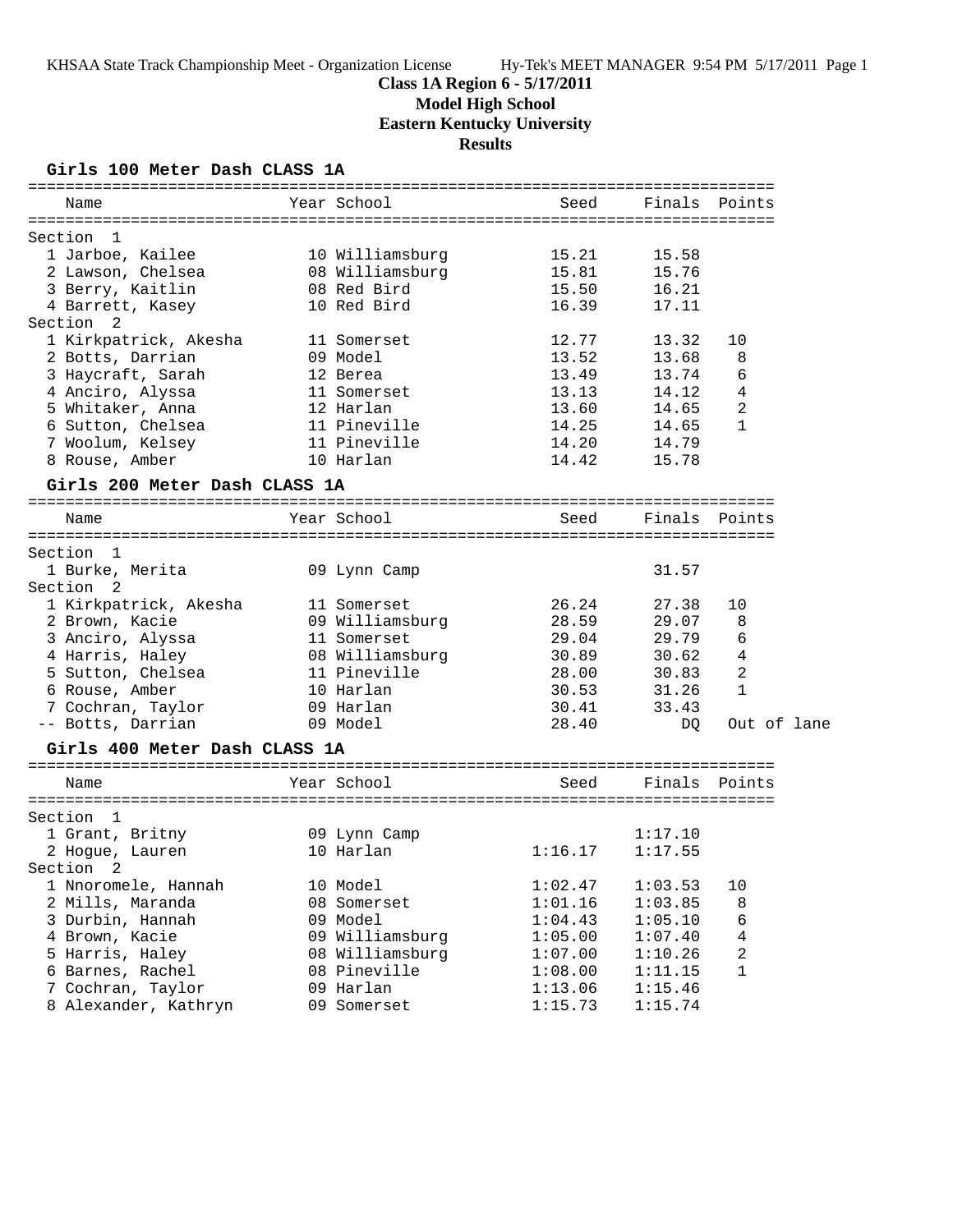# **Class 1A Region 6 - 5/17/2011**

**Model High School**

**Eastern Kentucky University**

**Results**

### **Girls 800 Meter Run CLASS 1A**

| Name                                   |  | Year School              | Seed     | Finals   | Points         |  |  |  |
|----------------------------------------|--|--------------------------|----------|----------|----------------|--|--|--|
|                                        |  |                          |          |          |                |  |  |  |
| Section<br>1                           |  |                          |          |          |                |  |  |  |
| 1 Cornett, Lauren                      |  | 12 Somerset              | 2:35.04  | 2:34.07  | 10             |  |  |  |
| 2 Krause, Mariko                       |  | 11 Somerset              | 2:34.89  | 2:38.28  | 8              |  |  |  |
| 3 Sandefur, Sydney                     |  | 10 Berea                 | 2:35.00  | 2:48.88  | 6              |  |  |  |
| 4 Wilson, Heather                      |  | 09 Lynn Camp             |          | 2:56.29  | 4              |  |  |  |
| 5 West, Whitley                        |  | 11 Williamsburg          | 2:49.82  | 2:59.15  | 2              |  |  |  |
| 6 Hogue, Lauren                        |  | 10 Harlan                | 3:03.00  | 3:02.53  | $\mathbf{1}$   |  |  |  |
| 7 Stanley, Katie                       |  | 08 Williamsburg          | 3:12.26  | 3:17.40  |                |  |  |  |
| Girls 1600 Meter Run CLASS 1A          |  |                          |          |          |                |  |  |  |
| Name                                   |  | Year School              | Seed     | Finals   | Points         |  |  |  |
| 1 Krause, Mariko                       |  | 11 Somerset              | 5:44.42  | 5:54.72  | 10             |  |  |  |
| 2 Sandefur, Sydney                     |  | 10 Berea                 | 5:59.00  | 5:59.95  | 8              |  |  |  |
| 3 Rader, Kaycee                        |  | 08 Somerset              | 6:11.04  | 6:07.57  | 6              |  |  |  |
| 4 Wilson, Heather                      |  |                          |          | 6:14.46  | 4              |  |  |  |
| 5 Bagnoli, Marina                      |  | 09 Lynn Camp<br>10 Berea | 6:34.00  | 6:24.08  | $\overline{2}$ |  |  |  |
| 6 West, Whitley                        |  | 11 Williamsburg          | 6:43.00  | 6:44.63  | $\mathbf{1}$   |  |  |  |
| 7 Jones, Shelby                        |  | 12 Williamsburg          | 6:53.00  | 7:00.66  |                |  |  |  |
|                                        |  |                          |          |          |                |  |  |  |
| Girls 3200 Meter Run CLASS 1A          |  |                          |          |          |                |  |  |  |
| Name                                   |  | Year School              | Seed     | Finals   | Points         |  |  |  |
| 1 Ward, Janie                          |  | 09 Model                 | 12:56.00 | 12:53.32 | 10             |  |  |  |
| 2 Rader, Kaycee                        |  | 08 Somerset              | 14:31.17 | 13:29.91 | 8              |  |  |  |
| 3 Nantz, Emily                         |  | 11 Harlan                | 13:53.43 | 14:33.49 | 6              |  |  |  |
| 4 Jones, Shelby                        |  | 12 Williamsburg          | 15:04.30 | 16:02.97 | 4              |  |  |  |
| 5 Rains, Rachael                       |  | 09 Williamsburg          | 16:01.30 | 16:29.59 | 2              |  |  |  |
| Girls 100 Meter Hurdles CLASS 1A       |  |                          |          |          |                |  |  |  |
| Name                                   |  | Year School              | Seed     | Finals   | Points         |  |  |  |
|                                        |  |                          |          |          |                |  |  |  |
| 1 Wallace, Whitney                     |  | 12 Somerset              | 18.80    | 18.03    | 10             |  |  |  |
| 2 Croley, Natalie                      |  | 09 Williamsburg          | 18.92    | 18.40    | 8              |  |  |  |
| 3 Dalton, Katie                        |  | 07 Somerset              | 18.03    | 19.07    | 6              |  |  |  |
| 4 Patrick, Gabby                       |  | 09 Williamsburg          | 19.99    | 20.16    | 4              |  |  |  |
| 5 Williams, Hannah                     |  | 10 Berea                 | 21.84    | 22.03    | $\mathfrak{D}$ |  |  |  |
| Girls 300 Meter Hurdles CLASS 1A       |  |                          |          |          |                |  |  |  |
|                                        |  |                          |          |          |                |  |  |  |
| Name                                   |  | Year School              | Seed     | Finals   | Points         |  |  |  |
| 1 Wallace, Whitney                     |  | 12 Somerset              | 53.47    | 53.79    | 10             |  |  |  |
| 2 Perkins, Sarah                       |  | 10 Williamsburg          | 54.71    | 55.77    | 8              |  |  |  |
|                                        |  |                          |          |          |                |  |  |  |
|                                        |  | 09 Williamsburg          | 56.72    | 1:01.44  | 6              |  |  |  |
| 3 Patrick, Gabby<br>4 Williams, Hannah |  | 10 Berea                 | 1:03.00  | 1:02.79  | 4              |  |  |  |
| 5 Loy, Sara                            |  | 12 Model                 | 1:02.64  | 1:03.59  | $\overline{2}$ |  |  |  |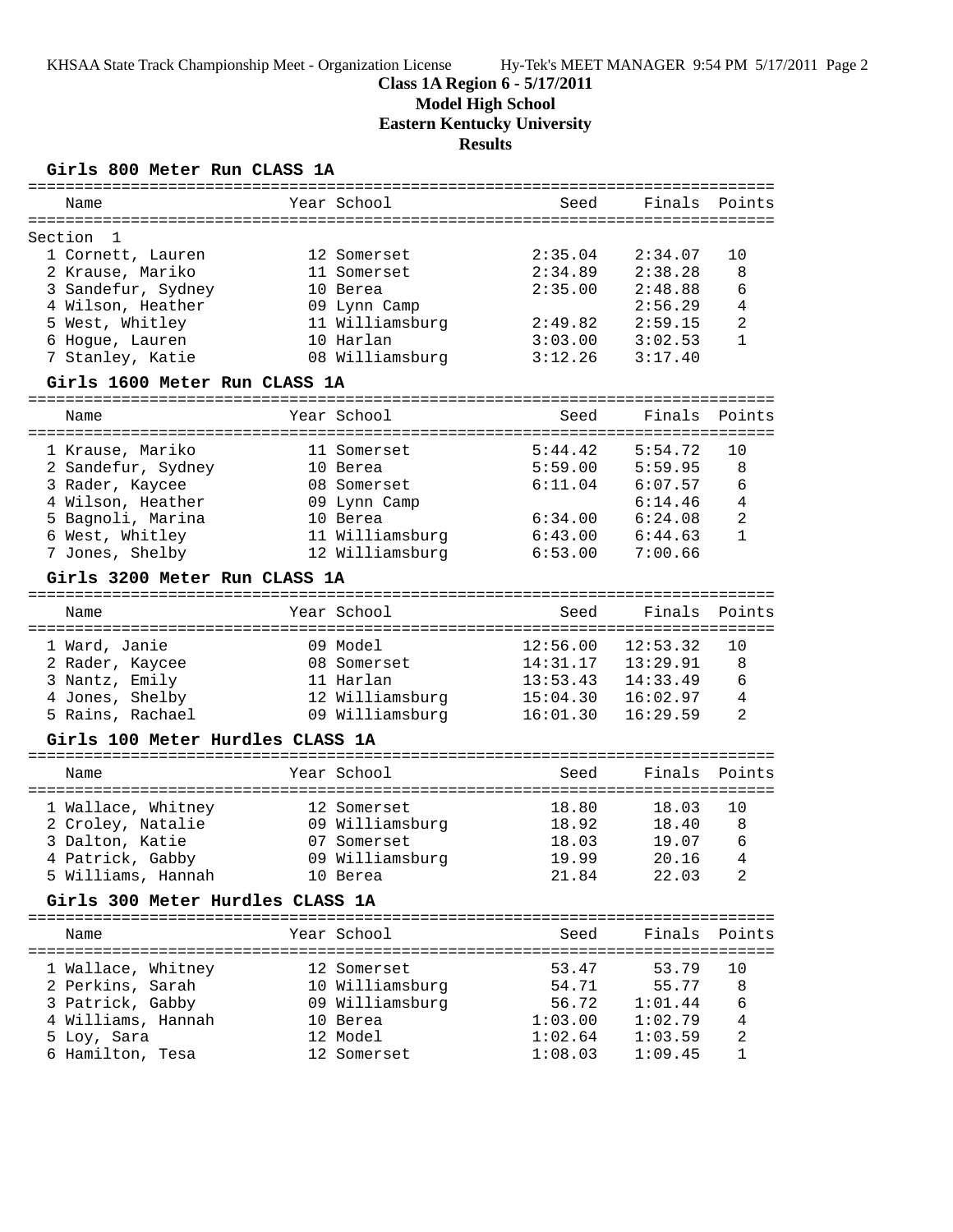# **Class 1A Region 6 - 5/17/2011**

# **Model High School**

**Eastern Kentucky University**

# **Results**

### **Girls 4x100 Meter Relay CLASS 1A**

| School                           |    | Seed                      | Finals  | Points |
|----------------------------------|----|---------------------------|---------|--------|
| --------------                   |    |                           |         |        |
| 1 Somerset                       |    | 53.52                     | 54.36   | 10     |
| 1) Dalton, Katie 07              |    | 2) Anciro, Alyssa 11      |         |        |
| 3) Wallace, Whitney 12           |    | 4) Kirkpatrick, Akesha 11 |         |        |
| 5) Brown, Topanga 07             |    | 6) Adams, Cheyenne 10     |         |        |
| 7) Wallace, Jessica 10           |    | 8) Alexander, Kathryn 09  |         |        |
| 2 Pineville                      |    | 54.00                     | 57.78   | 8      |
| 1) Barnes, Rachel 08             |    | 2) Woolum, Kelsey 11      |         |        |
| 3) Sutton, Chelsea 11            |    | 4) Woods, Beth 11         |         |        |
| 5) Brooks, Lacey 12              | 6) |                           |         |        |
| 3 Williamsburg                   |    | 58.70                     | 1:02.32 | 6      |
| 1) Harr, Paige 11                |    | 2) Lawson, Chelsea 08     |         |        |
| 3) Jarboe, Bailee 10             |    | 4) Jarboe, Kailee 10      |         |        |
| 5) Patrick, Gabby 09             |    | 6) Croley, Natalie 09     |         |        |
| 7) Ash, Audrey 10                |    | 8) Rains, Rachael 09      |         |        |
| 4 Red Bird                       |    | 1:03.00                   | 1:06.93 | 4      |
| 1) Asher, Morgan 11              |    | 2) Barrett, Kasey 10      |         |        |
| 3) Berry, Akela 11               |    | 4) Berry, Kaitlin 08      |         |        |
|                                  |    |                           |         |        |
| Girls 4x200 Meter Relay CLASS 1A |    |                           |         |        |
| School                           |    | Seed                      | Finals  | Points |
| __________________________       |    |                           | ------- |        |
| 1 Somerset                       |    | 1:51.47                   | 1:53.76 | 10     |
| 1) Anciro, Alyssa 11             |    | 2) Mills, Maranda 08      |         |        |
| 3) Wallace, Jessica 10           |    | 4) Kirkpatrick, Akesha 11 |         |        |
| 5) Brown, Topanga 07             |    | 6) Adams, Cheyenne 10     |         |        |
| 7) Alexander, Kathryn 09         | 8) |                           |         |        |
| 2 Williamsburg                   |    | 2:01.42                   | 2:02.58 | 8      |
| 1) Perkins, Sarah 10             |    | 2) Brown, Kacie 09        |         |        |
| 3) Patrick, Gabby 09             |    | 4) Harris, Haley 08       |         |        |
|                                  |    |                           |         |        |
| 5) Croley, Natalie 09            |    | 6) Jarboe, Bailee 10      |         |        |
| 7) Jarboe, Kailee 10             |    | 8) Lawson, Chelsea 08     |         |        |
| Girls 4x400 Meter Relay CLASS 1A |    |                           |         |        |
| School                           |    | Seed                      | Finals  | Points |
|                                  |    |                           |         |        |
| 1 Model                          |    | 4:28.03                   | 4:29.50 | 10     |
| 1) Botts, Darrian 09             |    | 2) Durbin, Hannah 09      |         |        |
| 3) Kubala, Alex 12               |    | 4) Nnoromele, Hannah 10   |         |        |
| 5) Cole, Reagan 07               |    | 6) Kato, Hikaru 12        |         |        |
| 7) Loy, Sara 12                  | 8) |                           |         |        |
|                                  |    |                           |         |        |
| 2 Somerset                       |    | 4:35.10                   | 4:34.97 | 8      |
| 1) Cornett, Lauren 12            |    | 2) Wallace, Jessica 10    |         |        |
| 3) Krause, Mariko 11             |    | 4) Mills, Maranda 08      |         |        |
| 5) Rader, Kaycee 08              |    | 6) Moore, Katelyn 09      |         |        |
| 7) Alexander, Kathryn 09         | 8) |                           |         |        |
| 3 Williamsburg                   |    | 4:31.60                   | 4:38.75 | 6      |
| 1) Harris, Haley 08              |    | 2) Perkins, Sarah 10      |         |        |
| 3) West, Whitley 11              |    | 4) Brown, Kacie 09        |         |        |
| 5) Croley, Natalie 09            |    | 6) Patrick, Gabby 09      |         |        |
| 7) Rains, Rachael 09             |    | 8) Jones, Shelby 12       |         |        |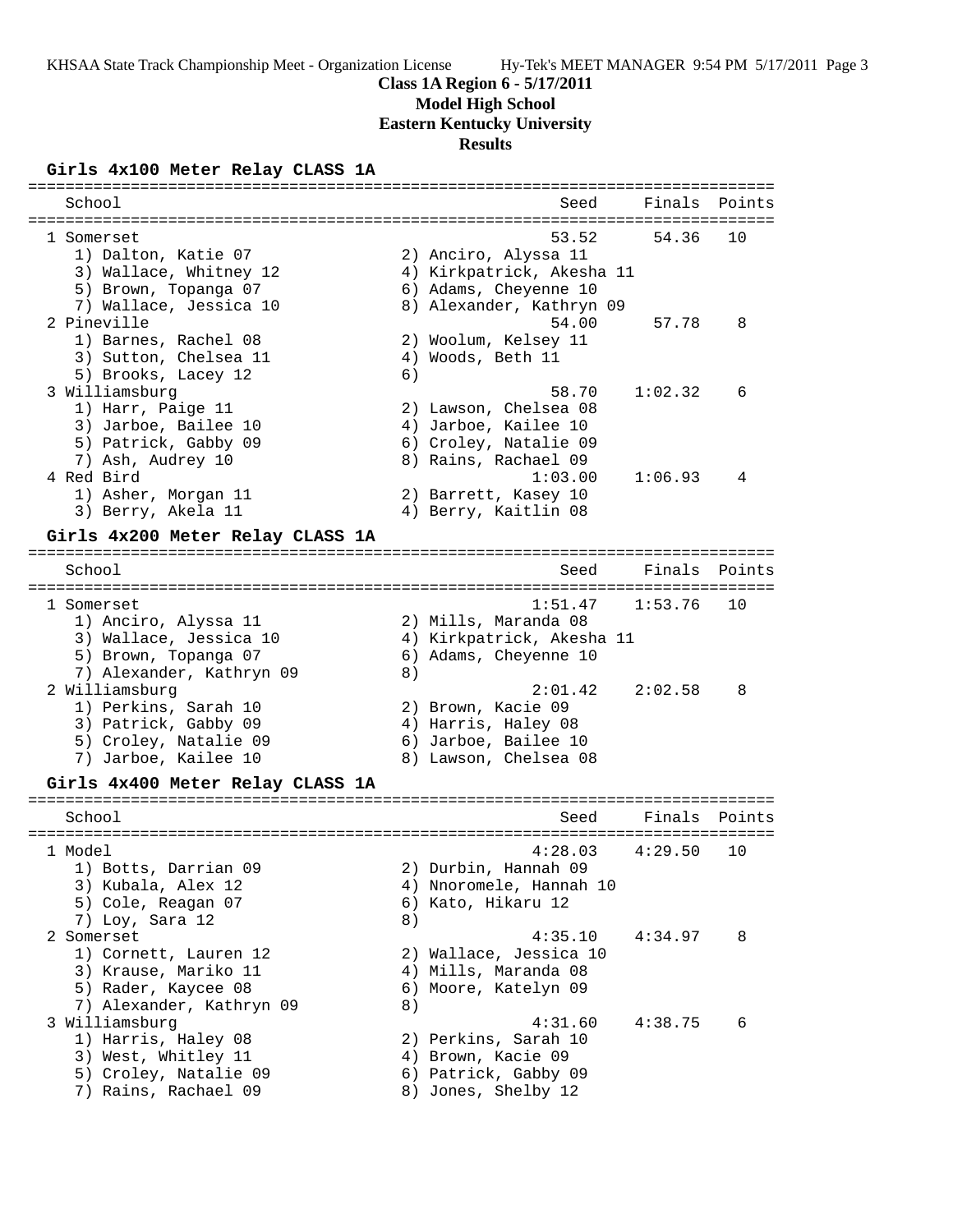#### **Class 1A Region 6 - 5/17/2011**

#### **Model High School**

**Eastern Kentucky University**

#### **Results**

#### **Girls 4x800 Meter Relay CLASS 1A**

| School                                                                                                | Seed                                                                                    | Finals Points                                  |         |
|-------------------------------------------------------------------------------------------------------|-----------------------------------------------------------------------------------------|------------------------------------------------|---------|
| 1 Somerset<br>1) Wallace, Jessica 10<br>3) Krause, Mariko 11<br>5) Rader, Kaycee 08<br>2 Williamsburg | 2) Cornett, Lauren 12<br>4) Moore, Katelyn 09<br>6) New, Maci 09                        | $10:51.53$ $11:39.51$<br>$12:49.00$ $13:02.29$ | 10<br>8 |
| 1) Jones, Shelby 12<br>3) Rains, Rachael 09<br>5) West, Whitley 11<br>7) Croley, Natalie 09           | 2) Jones, Katie 09<br>4) Stanley, Katie 08<br>6) Ash, Audrey 10<br>8) Smith, Christa 09 |                                                |         |

#### **Boys 100 Meter Dash CLASS 1A**

================================================================================ Name The Year School Seed Finals Points ================================================================================ 1 Frost, Sean 12 Middlesboro 12.03 8 2 Tuttle, Logan 09 Pineville 13.00 12.89 3 Martin, Brent 12 Williamsburg 13.11 13.27 4 Isaacs, CJ 09 Berea 12.80 13.28 5 Medlin, Trenton 09 Lynn Camp 13.40 13.92 Section 2 1 Wilson, Storm 11 Somerset 11.27 11.93 10 2 Macklin, Kyle 12 Model 12.02 12.10 6 3 Riley, Jheren 11 Williamsburg 11.87 12.33 4 4 Lange, Will 09 Somerset 11.75 12.47 2 5 Hatfield, Tommy 09 Lynn Camp 12.10 12.84 1 6 Calhoun, Justin 09 Berea 12.74 12.99 7 Williams, Demarcus 10 Harlan 12.27 13.12 8 Jones, Ryan 10 Harlan 12.52 13.13 **Boys 200 Meter Dash CLASS 1A**

| Name               | Year School     | Seed  | Finals Points |                |
|--------------------|-----------------|-------|---------------|----------------|
|                    |                 |       |               |                |
| Section            |                 |       |               |                |
| 1 Douglass, Andrew | 10 Pineville    |       | 27.60         |                |
| Section<br>- 2     |                 |       |               |                |
| 1 Wilson, Storm    | 11 Somerset     | 23.19 | 23.65         | 10             |
| 2 Adams, Christian | 11 Somerset     | 23.05 | 23.80         | 8              |
| 3 Bird, Jeffrey    | 11 Williamsburg | 24.07 | 24.40         | 6              |
| 4 Payne, JP        | 12 Williamsburg | 25.20 | 25.17         | 4              |
| 5 Hatfield, Tommy  | 09 Lynn Camp    | 24.60 | 27.33         | $\overline{2}$ |
| 6 Roan, James      | 10 Pineville    |       | 27.50         |                |
| 7 Jones, Ryan      | 10 Harlan       | 26.95 | 27.91         |                |
| 8 Mills, Aaron     | 09 Lynn Camp    | 25.80 | 28.45         |                |

#### **Boys 400 Meter Dash CLASS 1A**

| Name                                                    | Year School                            | Seed                    | Finals Points           |            |
|---------------------------------------------------------|----------------------------------------|-------------------------|-------------------------|------------|
| 1 Adams, Christian<br>2 Mills, Andre<br>3 Macklin, Kyle | 11 Somerset<br>11 Somerset<br>12 Model | 52.20<br>54.84<br>55.74 | 52.77<br>54.21<br>55.98 | - 1 O<br>8 |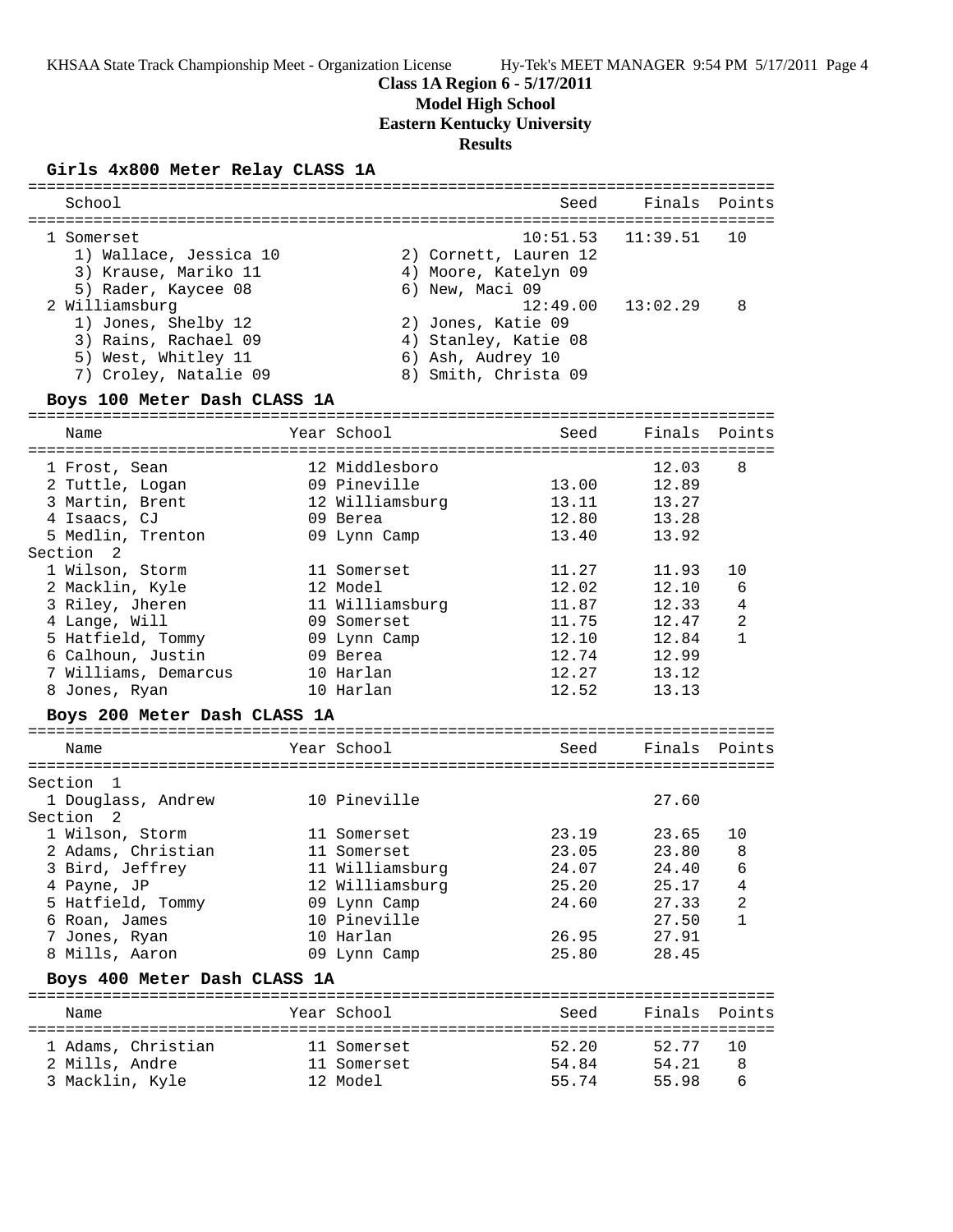**Class 1A Region 6 - 5/17/2011**

**Model High School**

**Eastern Kentucky University**

# **Results**

| Boys 400 Meter Dash CLASS 1A               |                           |                |                |                |
|--------------------------------------------|---------------------------|----------------|----------------|----------------|
| 4 Longworth, Justin                        | 11 Harlan                 |                | 58.76 59.95    | 4              |
| 5 Poore, Eric                              | 08 Williamsburg           | 6:01.50        | 1:00.16        | 2              |
| 6 Mills, Aaron                             | 09 Lynn Camp              | 59.80          | 1:05.56        | $\mathbf{1}$   |
| Boys 800 Meter Run CLASS 1A                |                           |                |                |                |
|                                            |                           |                |                |                |
| Name                                       | Year School               | Seed           | Finals         | Points         |
| Section<br>1                               |                           |                |                |                |
| 1 O'Dell, Chris                            | 11 Williamsburg           | 2:09.61        | 2:08.36        | 10             |
| 2 Hughes, Michael                          | 11 Model                  | 2:10.57        | 2:11.59        | 8              |
| 3 Burlew, Jon Claude                       | 12 Somerset               | 2:12.19        | 2:18.35        | 6              |
| 4 Faulkner, Bradley                        | 12 Williamsburg           | 2:15.64        | 2:22.30        | 4              |
| 5 Krause, Tristan                          | 08 Somerset               | 2:25.62        | 2:23.19        | $\overline{a}$ |
| 6 Satterthwaite, Lincoln                   | 09 Berea                  | 2:38.00        | 2:42.75        | $\mathbf{1}$   |
| 7 Brown, Sebastian                         | 11 Berea                  | 2:54.00        | 3:00.14        |                |
| Boys 1600 Meter Run CLASS 1A               |                           |                |                |                |
| Name                                       | Year School               | Seed           | Finals         | Points         |
|                                            |                           |                |                |                |
| 1 Adams, Austin                            | 11 Somerset               | 4:50.77        | 4:54.12        | 10             |
| 2 Faulkner, Bradley                        | 12 Williamsburg           | 5:05.85        | 5:08.74        | 8              |
| 3 Wesley, Jarrod                           | 11 Somerset               | 5:14.78        | 5:09.53        | 6              |
| 4 Jones, Ben                               | 08 Harlan                 | 5:25.00        | 5:22.15        | 4              |
| 5 Wylie, Chris                             | 09 Model                  | 5:27.40        | 5:27.88        | $\overline{a}$ |
| 6 Faulkner, Garrett                        | 08 Williamsburg           | 5:15.20        | 5:35.02        | $\mathbf{1}$   |
| 7 Satterthwaite, Lincoln                   | 09 Berea                  | 5:39.00        | 5:48.02        |                |
| 8 Smith, Brian                             | 11 Lynn Camp              | 5:36.00        | 6:02.69        |                |
| 9 Robinson, Ben                            | 09 Berea                  | 6:20.00        | 6:13.88        |                |
| 10 Frederich, Zach                         | 11 Pineville              | 6:35.00        | 6:19.77        |                |
| Boys 3200 Meter Run CLASS 1A               |                           |                |                |                |
| Name                                       | Year School               | Seed           | Finals         | Points         |
|                                            |                           |                |                |                |
| 1 Adams, Austin                            | 11 Somerset               | 10:28.42       | 10:37.91       | 10             |
| 2 Wesley, Jarrod                           | 11 Somerset               | 11:28.40       | 11:34.49       | 8              |
| 3 Hogue, Caleb                             | 07 Harlan                 | 11:53.24       | 11:49.37       | 6              |
| 4 Faulkner, Garrett                        | 08 Williamsburg           | 12:23.43       | 12:00.92       | $\overline{4}$ |
| 5 Jones, Ben                               | 08 Harlan                 | 12:10.00       | 12:34.80       | 2              |
| 6 Rains, Justin                            | 11 Williamsburg           | 12:56.86       | 12:45.15       | 1              |
| 7 Robinson, Ben                            | 09 Berea                  | 12:22.00       | 13:09.60       |                |
| 8 Jones, Cody                              | 09 Berea                  | 14:51.00       | 13:13.11       |                |
| 9 Frederich, Zach                          | 11 Pineville              |                | 14:55.38       |                |
| Boys 110 Meter Hurdles CLASS 1A            |                           |                |                |                |
| Name                                       | Year School               | Seed           | Finals         | Points         |
|                                            |                           |                |                |                |
| 1 Megargel, Tyler                          | 10 Somerset               | 16.94          | 17.01          | 10             |
| 2 Smoak, Cameron                           | 11 Williamsburg           | 18.61          | 18.08          | 8              |
| 3 Williams, Demarcus<br>4 Frederich, Jacob | 10 Harlan<br>09 Pineville | 18.03<br>19.00 | 18.99<br>19.98 | 6<br>4         |
|                                            |                           |                |                |                |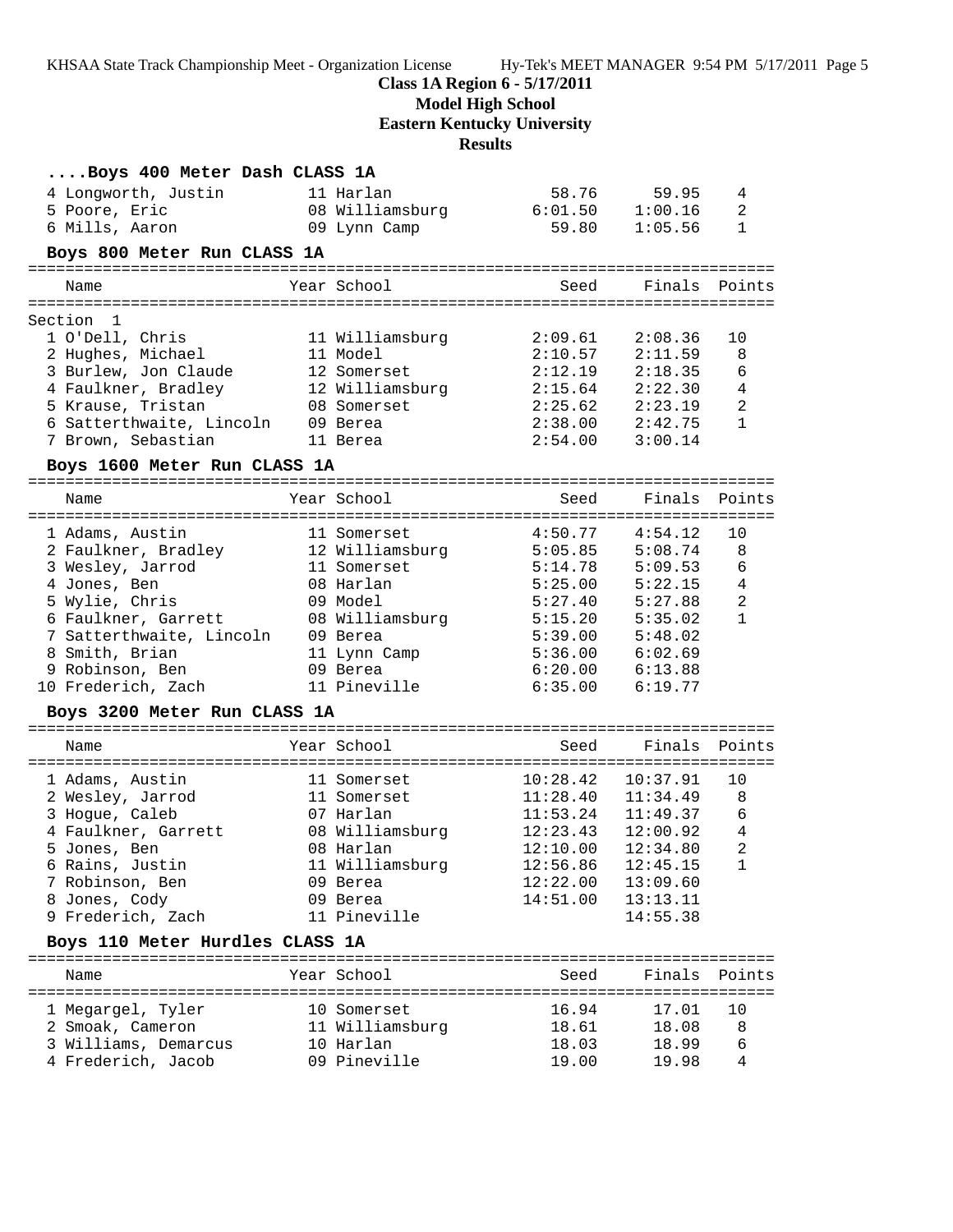**Class 1A Region 6 - 5/17/2011**

**Model High School**

**Eastern Kentucky University**

**Results**

| Boys 110 Meter Hurdles CLASS 1A |                 |                          |               |              |
|---------------------------------|-----------------|--------------------------|---------------|--------------|
| 5 Isaacs, CJ                    | 09 Berea        | 18.04                    | 20.72         | 2            |
| 6 Baker, Johnathan              | 10 Somerset     | 21.60                    | 21.10         | $\mathbf{1}$ |
| 7 Hopkins, Gage                 | 10 Harlan       | 21.80                    | 21.27         |              |
| 8 Mills, Derek                  | 09 Williamsburg | 20.71                    | 23.21         |              |
| Boys 300 Meter Hurdles CLASS 1A |                 |                          |               |              |
|                                 |                 |                          |               |              |
| Name                            | Year School     | Seed                     | Finals Points |              |
|                                 |                 |                          |               |              |
| Section<br>2                    |                 |                          |               |              |
| 1 Megargel, Tyler               | 10 Somerset     | 45.25                    | 46.10         | 10           |
| 2 Mills, Derek                  | 09 Williamsburg | 49.97                    | 48.73         | 8            |
| 3 Baker, Johnathan              | 10 Somerset     | 48.14                    | 48.79         | 6            |
| 4 Frederich, Jacob              | 09 Pineville    | 1:05.00                  | 51.09         | 4            |
| 5 Isaacs, CJ                    | 09 Berea        | 50.74                    | 52.24         | $\sqrt{2}$   |
| 6 McCorkle, Caleb               | 09 Pineville    | 1:02.00                  | 52.89         | $\mathbf{1}$ |
| 7 Patterson, Alex               | 07 Williamsburg | 53.60                    | 53.19         |              |
| 8 Hopkins, Gage                 | 10 Harlan       | 51.90                    | 53.30         |              |
| Boys 4x100 Meter Relay CLASS 1A |                 |                          |               |              |
|                                 |                 |                          |               |              |
| School                          |                 | Seed                     | Finals        | Points       |
|                                 |                 |                          |               |              |
| Section 1                       |                 |                          |               |              |
| 1 Somerset                      |                 | 45.85                    | 47.25         | 10           |
| 1) Bastin, Zach 12              |                 | 2) Lange, Alex 11        |               |              |
| 3) Lange, Will 09               |                 | 4) Wilson, Storm 11      |               |              |
| 5) Megargel, Tyler 10           |                 | 6) Adams, Christian 11   |               |              |
| 7) Mills, Andre 11              | 8)              |                          |               |              |
| 2 Williamsburg                  |                 | 46.48                    | 48.84         | 8            |
| 1) Bird, Jeffrey 11             |                 | 2) Lowrie, Chase 08      |               |              |
| 3) Martin, Brent 12             |                 | 4) Riley, Jheren 11      |               |              |
| 5) Patterson, Alex 07           |                 | 6) Smith, Travis 12      |               |              |
| 7) Mills, Derek 09              |                 | 8) Poore, Eric 08        |               |              |
| 3 Pineville                     |                 | 52.00                    | 51.18         | 6            |
| 1) Roan, James 10               |                 | 2) Douglass, Andrew 10   |               |              |
| 3) Tuttle, Logan 09             |                 | 4) McCorkle, Caleb 09    |               |              |
| 5) Asher, Byron 10              |                 | 6) Frederich, Jacob 09   |               |              |
| 7) Lingar, Ulis 12              |                 | 8) Ledbetter, Dalton 09  |               |              |
| 4 Berea                         |                 | 48.99                    | 51.82         | 4            |
| 1) Alexander, Isaac 09          |                 | 2) Brooks, James 12      |               |              |
| 3) Calhoun, Justin 09           |                 | 4) Odonnell, Dylan 09    |               |              |
| 5) Cornelison, Shawn 11         | 6)              |                          |               |              |
| 5 Lynn Camp                     |                 | 56.80                    | 54.06         | 2            |
| 1) Hatfield, Tommy 09           |                 | 2) Mills, Aaron 09       |               |              |
| 3) Reynolds, Tyler 09           |                 | 4) Medlin, Trenton 09    |               |              |
| 5) Hendrickson, Zack 09         | 6)              |                          |               |              |
| -- Harlan                       |                 | 51.18                    | DNF           |              |
| 1) Hopkins, Gage 10             |                 | 2) Jones, Ryan 10        |               |              |
| 3) Longworth, Justin 11         |                 | 4) Williams, Demarcus 10 |               |              |
| 5) Taylor, Brandon 12           | 6)              |                          |               |              |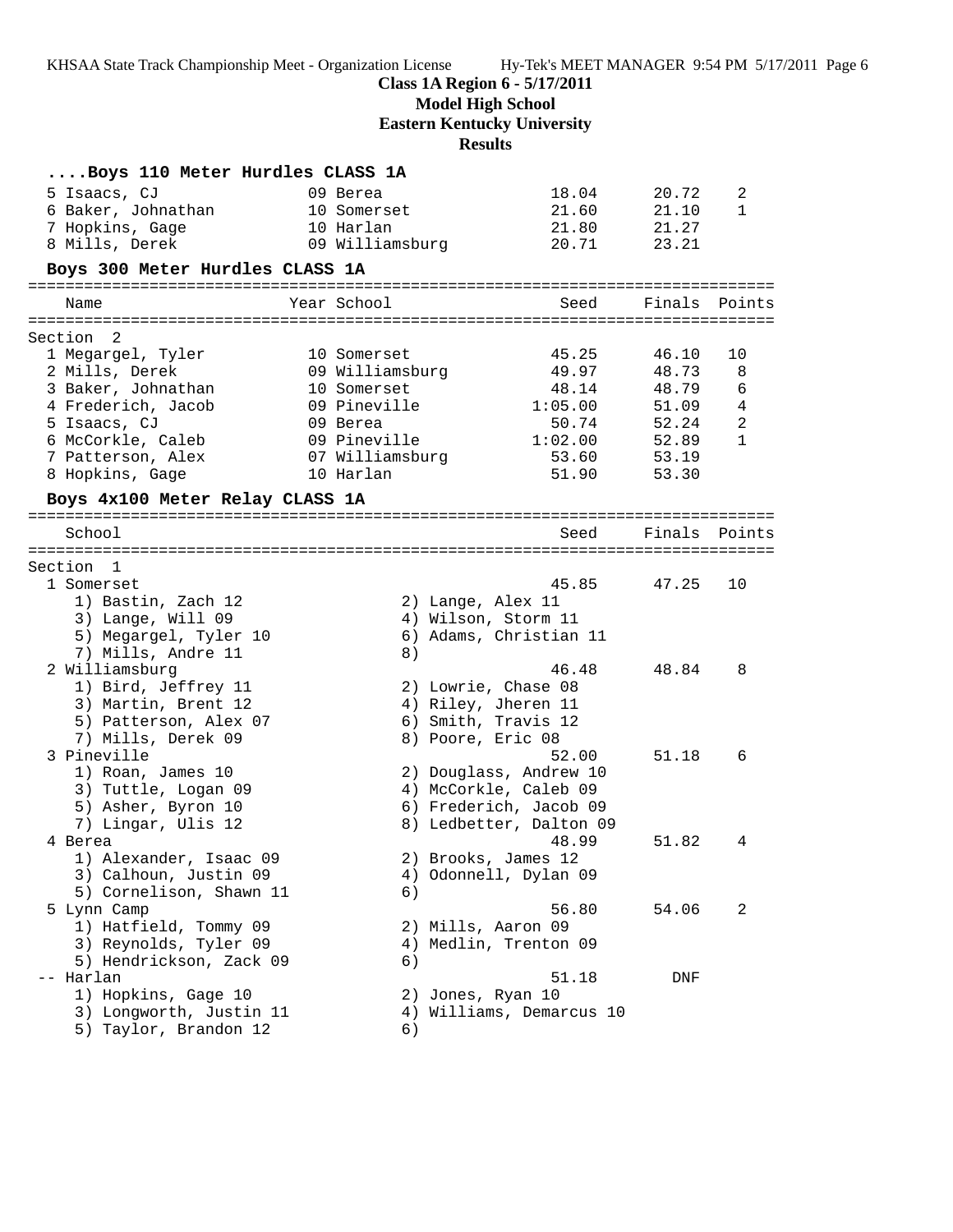### **Class 1A Region 6 - 5/17/2011**

**Model High School**

**Eastern Kentucky University**

### **Results**

### **Boys 4x200 Meter Relay CLASS 1A**

| =================<br>================== |    |                                   |         |        |
|-----------------------------------------|----|-----------------------------------|---------|--------|
| School                                  |    | Seed                              | Finals  | Points |
|                                         |    |                                   |         |        |
| 1 Somerset                              |    | 1:35.33                           | 1:35.34 | 10     |
| 1) Lange, Will 09                       |    | 2) Mills, Andre 11                |         |        |
| 3) Adams, Christian 11                  |    | 4) Wilson, Storm 11               |         |        |
| 5) Lange, Alex 11                       |    | 6) Megargel, Tyler 10             |         |        |
| 7) Bastin, Zach 12                      | 8) |                                   |         |        |
| 2 Williamsburg                          |    | 1:35.76                           | 1:37.48 | 8      |
| 1) Lowrie, Christopher 12               |    | 2) Smoak, Cameron 11              |         |        |
| 3) Payne, JP 12                         |    | 4) Bird, Jeffrey 11               |         |        |
| 5) O'Dell, Chris 11                     |    | 6) Poore, Eric 08                 |         |        |
| 7) Lowrie, Chase 08<br>3 Pineville      |    | 8) Martin, Brent 12<br>1:48.00    |         | 6      |
|                                         |    |                                   | 1:47.59 |        |
| 1) Tuttle, Logan 09                     |    | 2) Roan, James 10                 |         |        |
| 3) McCorkle, Caleb 09                   |    | 4) Douglass, Andrew 10            |         |        |
| 5) Ledbetter, Dalton 09                 |    | 6) Asher, Byron 10                |         |        |
| 7) Frederich, Jacob 09<br>4 Harlan      |    | 8) Lingar, Ulis 12                |         |        |
|                                         |    | 1:47.00                           | 1:49.37 | 4      |
| 1) Hopkins, Gage 10                     |    | 2) Jones, Ryan 10                 |         |        |
| 3) Longworth, Justin 11                 |    | 4) Taylor, Brandon 12             |         |        |
| 5) Williams, Demarcus 10                | 6) |                                   |         |        |
| 5 Lynn Camp                             |    | 1:52.30                           | 1:51.28 | 2      |
| 1) Hatfield, Tommy 09                   |    | 2) Mills, Aaron 09                |         |        |
| 3) Medlin, Trenton 09                   |    | 4) Reynolds, Tyler 09             |         |        |
| 5) Hendrickson, Zack 09                 | 6) | 1:46.20                           |         |        |
| 6 Berea                                 |    |                                   | 1:52.71 | 1      |
| 1) Alexander, Isaac 09                  |    | 2) Isaacs, CJ 09                  |         |        |
| 3) Brooks, James 12                     |    | 4) Cornelison, Shawn 11           |         |        |
| 5) Calhoun, Justin 09                   | 6) |                                   |         |        |
| Boys 4x400 Meter Relay CLASS 1A         |    |                                   |         |        |
| School                                  |    | Seed                              | Finals  | Points |
|                                         |    | --------------------------------- |         |        |
| 1 Williamsburg                          |    | 3:46.47                           | 3:47.19 | 10     |
| 1) Faulkner, Bradley 12                 |    | 2) Smoak, Cameron 11              |         |        |
| 3) Payne, JP 12                         |    | 4) O'Dell, Chris 11               |         |        |
| 5) Mills, Derek 09                      |    | 6) Poore, Eric 08                 |         |        |
| 7) Riley, Jheren 11                     |    | 8) Faulkner, Garrett 08           |         |        |
| 2 Somerset                              |    | 3:50.27                           | 3:48.24 | 8      |
| 1) Hall, Brandon 11                     |    | 2) Mills, Andre 11                |         |        |
| 3) Burlew, Jon Claude 12                |    | 4) Adams, Christian 11            |         |        |
| 5) Wesley, Jarrod 11                    |    | 6) Lange, Will 09                 |         |        |
| 7) Baker, Johnathan 10                  | 8) |                                   |         |        |
| 3 Model                                 |    | 3:55.35                           | 3:57.77 | 6      |
| 1) Dong, Jason 10                       |    | 2) Hughes, Michael 11             |         |        |
| 3) Macklin, Kyle 12                     |    | 4) Resig, John John 10            |         |        |
| 5) Wylie, Chris 09                      |    | 6) Wylie, Andrew 09               |         |        |
| 7) Stuber, Daniel 07                    | 8) |                                   |         |        |
| 4 Berea                                 |    | 4:08.75                           | 4:24.24 | 4      |
| 1) Calhoun, Justin 09                   |    | 2) Spencer, William 10            |         |        |

3) Satterthwaite, Lincoln 09 4) Isaacs, CJ 09

1)<br>
5) Gardner, Eliot 10 (6)<br>
7) Brooks, James 12 (8) Odonnell, Dylan 09

5) Gardner, Eliot 10 (6)